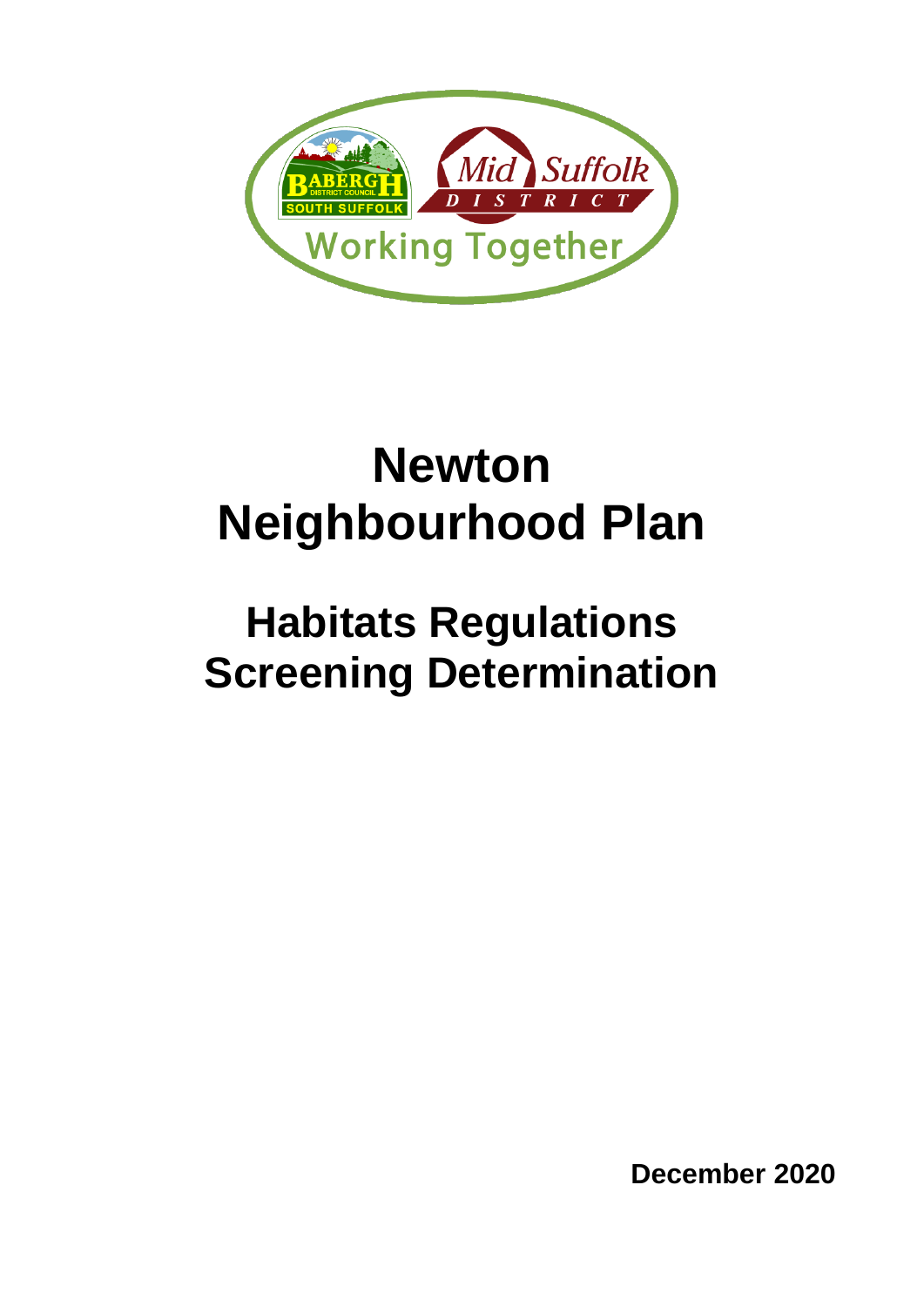### **Contents**

|                                                 | Page           |  |
|-------------------------------------------------|----------------|--|
| 1. Introduction                                 | $\overline{2}$ |  |
| 2. Legislative Background                       | 2              |  |
| 3. Assessment                                   | 3              |  |
| 4. Screening Conclusion                         | 4              |  |
| 5. Determination                                | 4              |  |
| Appendix 1: Responses from Statutory Consultees |                |  |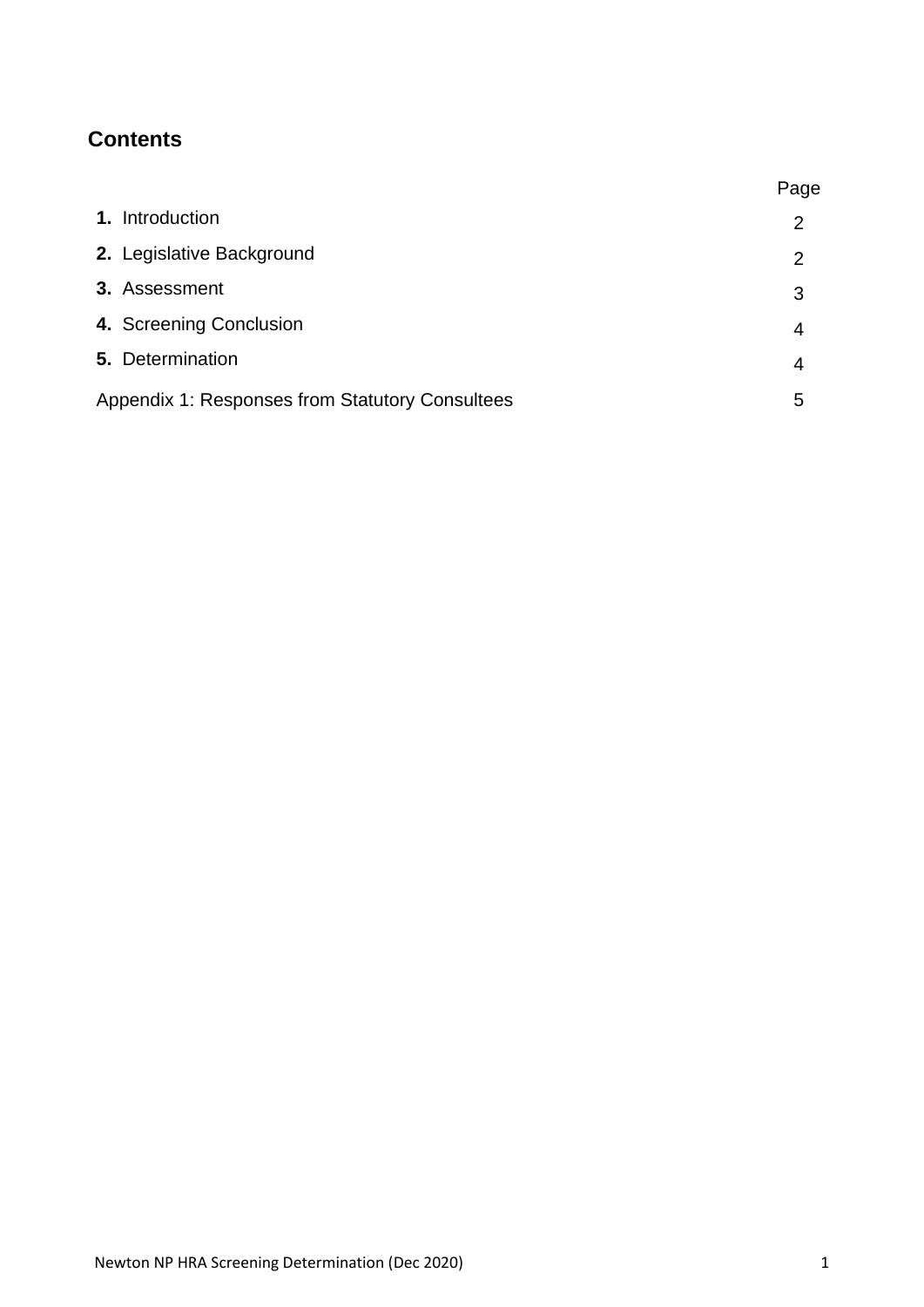#### **NEWTON NEIGHBOURHOOD PLAN**

#### **HABITATS REGULATIONS DETERMINATION**

#### **1. Introduction**

This assessment relates to the 'Newton Neighbourhood Development Plan 2018 – 2036' which was published for Regulation 14 Pre-submission consultation between 17 August and 12 October 2020.

It is a requirement of European law that a plan or project is subject to an assessment to determine whether it is likely to have a significant effect on the integrity of any European Site, in terms of impacting on the site's conservation objectives.

Submitted Neighbourhood Plans need to be accompanied by a statement to explain how the proposed plan meets the 'basic conditions' set out in Schedule 4B of the 1990 Town and Country Planning Act. These basic conditions include a requirement to demonstrate how the Plan is compatible with EU obligations, which includes the need to undertake a Habitats Regulations Assessment (HRA). This is one of the matters that will be tested as part of the independent examination of the Plan.

Whether a neighbourhood plan requires a Habitats Regulations Assessment and the level of detail needed will depend on what is proposed in the draft Neighbourhood Plan and the potential impacts on European sites designated for their nature conservation interest.

This report therefore determines whether a Habitats Regulations Assessment under the UK Conservation of Habitats and Species Regulations 2017, which enacts the Habitats Directive<sup>1</sup>, is required for the Newton Neighbourhood Plan.

This determination refers to:

- The HRA Screening Report prepared by Place Services, Essex CC [*hereafter referred to as Place Services*] which can be viewed at: [www.babergh.gov.uk/NewtonNP](http://www.babergh.gov.uk/NewtonNP)
- The response to this from the statutory consultee (See Appendix 1).

#### **2. Legislative Background**

One of the basic conditions that Neighbourhood Plans must meet is that:

*"The making of the neighbourhood development plan does not breach the requirements of Chapter 8 of Part 6 of the Conservation of Habitats and Species Regulations 2017"*

The Conservation of Habitats and Species Regulations 2017 include regulations on the assessment of plans (including neighbourhood plans) and projects on European sites or European offshore marine sites. The first stage is to screen the plan to see whether it is likely to have a significant effect on any Habitats (European) sites. If the plan is "screened-in"

<sup>1</sup> Directive 92/43/EEC 'on the conservation of natural habitats and of wild fauna and flora': [http://eur-lex.europa.eu/legal](http://eur-lex.europa.eu/legal-content/EN/TXT/?uri=CELEX:31992L0043)[content/EN/TXT/?uri=CELEX:31992L0043.](http://eur-lex.europa.eu/legal-content/EN/TXT/?uri=CELEX:31992L0043)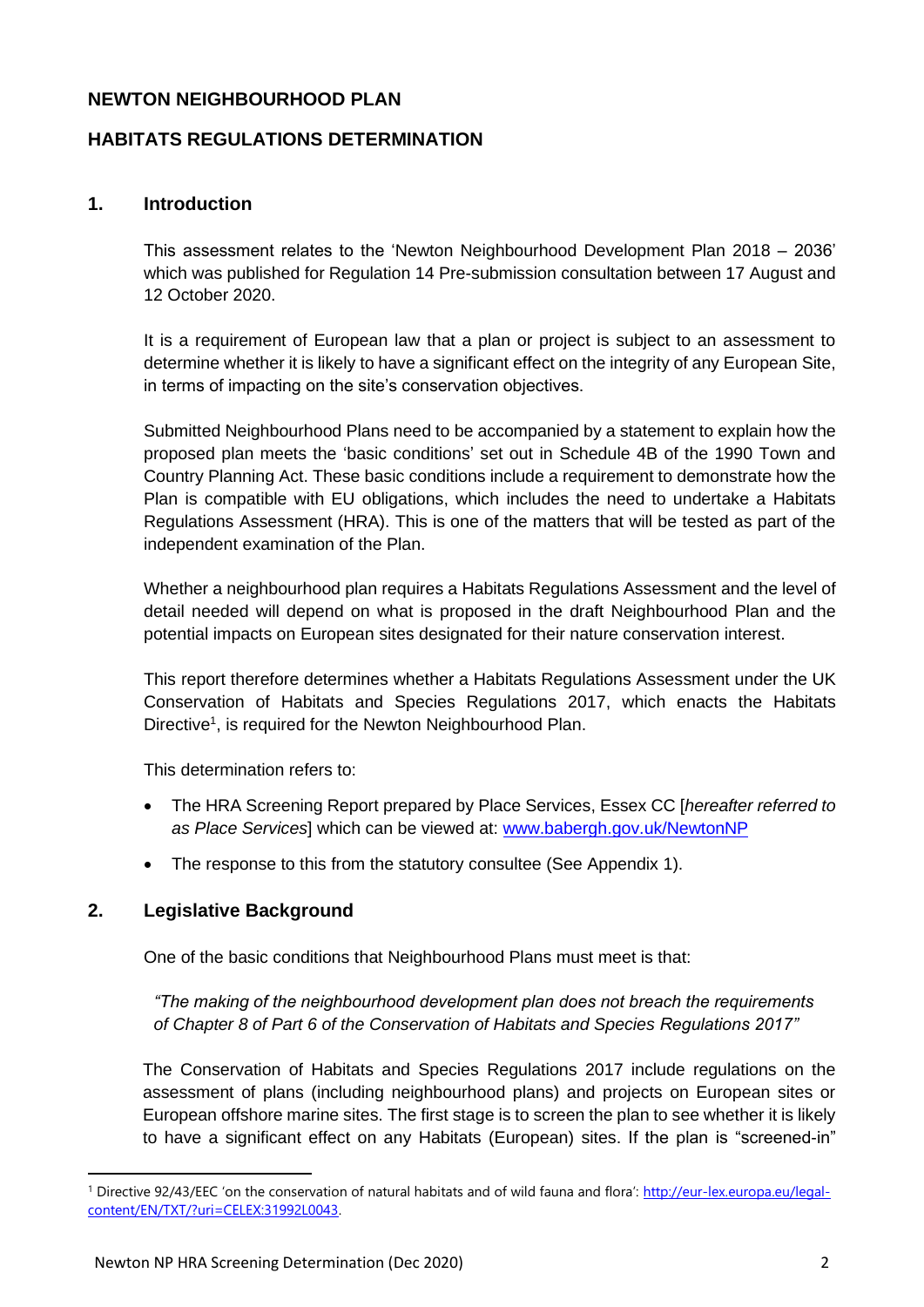because likely significant effects cannot be ruled out, the next stage is for an appropriate assessment to be carried out considering the impact on the European site's conservation objectives. Consent for the Plan can only be given if it is "screened-out" at the first stage or the appropriate assessment concludes the integrity of the European site will not be adversely affected.

Case law (*People Over Wind, Peter Sweetman v Collie Teoranta*) ruled that it is not permissible to take account of measures intended to reduce or avoid any harmful effects of a plan or project no a European site at the screening stage. Any mitigation measures can now only be considered at the appropriate assessment stage. Further case law (*Holohan and Others v An Bord Pleanála*) now also imposes more detailed requirements on the competent authority for any plans or projects at the Appropriate Assessment stage, including, but not limited to cataloguing the entirety of habitat types and species for which a site is protected and being beyond reasonable scientific doubt concerning the effects of the work envisaged on the site concerned.

#### **3. Assessment**

In determining whether a proposed development plan or programme is likely to have significant effects, the local authority must incorporate the 'precautionary principle' into its decision. This means that if there is uncertainty as to whether the plan or programme would cause significant effects on a European site, the full Appropriate Assessment would be required.

The Neighbourhood Plan includes the following Vision Statement:

*"In 2036 Newton will be a sustainable Hinterland village and will have balanced housing growth within the historic environment and provide safe access to community assets while protecting wildlife habitats and open green spaces.* 

The draft Plan contains nine policies to help realise and deliver the vision. It does not make any site specific housing allocations but it does contain policies that set out the overall development strategy for the plan area and the criteria that would apply to small scale affordable housing schemes on rural exception sites outside the settlement boundary.

| <b>Special Protection Area</b>    | Ramsar                            |
|-----------------------------------|-----------------------------------|
| <b>Stour and Orwell Estuaries</b> | <b>Stour and Orwell Estuaries</b> |
| Abberton Reservoir                | <b>Abberton Reservoir</b>         |

There are four Habitats Sites which lie within 20 km of Newton parish:

As the Plan area is not within the Zone of Influence for the Stour and Orwell SPA or Ramsar site nor the Impact Risk Zone for Abberton Reservoir none of these Habitat Sites are screened in for assessment for any likely significant effects resulting from this draft Plan.

A full assessment of the likely effects of the Plan is set out in the Screening Report dated April 2020 prepared by Place Services. A copy of this can be viewed at:

[https://www.babergh.gov.uk/assets/Neighbourhood-Planning/Newton-NP-HRA-Screening-](https://www.babergh.gov.uk/assets/Neighbourhood-Planning/Newton-NP-HRA-Screening-Report-Nov20.pdf)[Report-Nov20.pdf](https://www.babergh.gov.uk/assets/Neighbourhood-Planning/Newton-NP-HRA-Screening-Report-Nov20.pdf)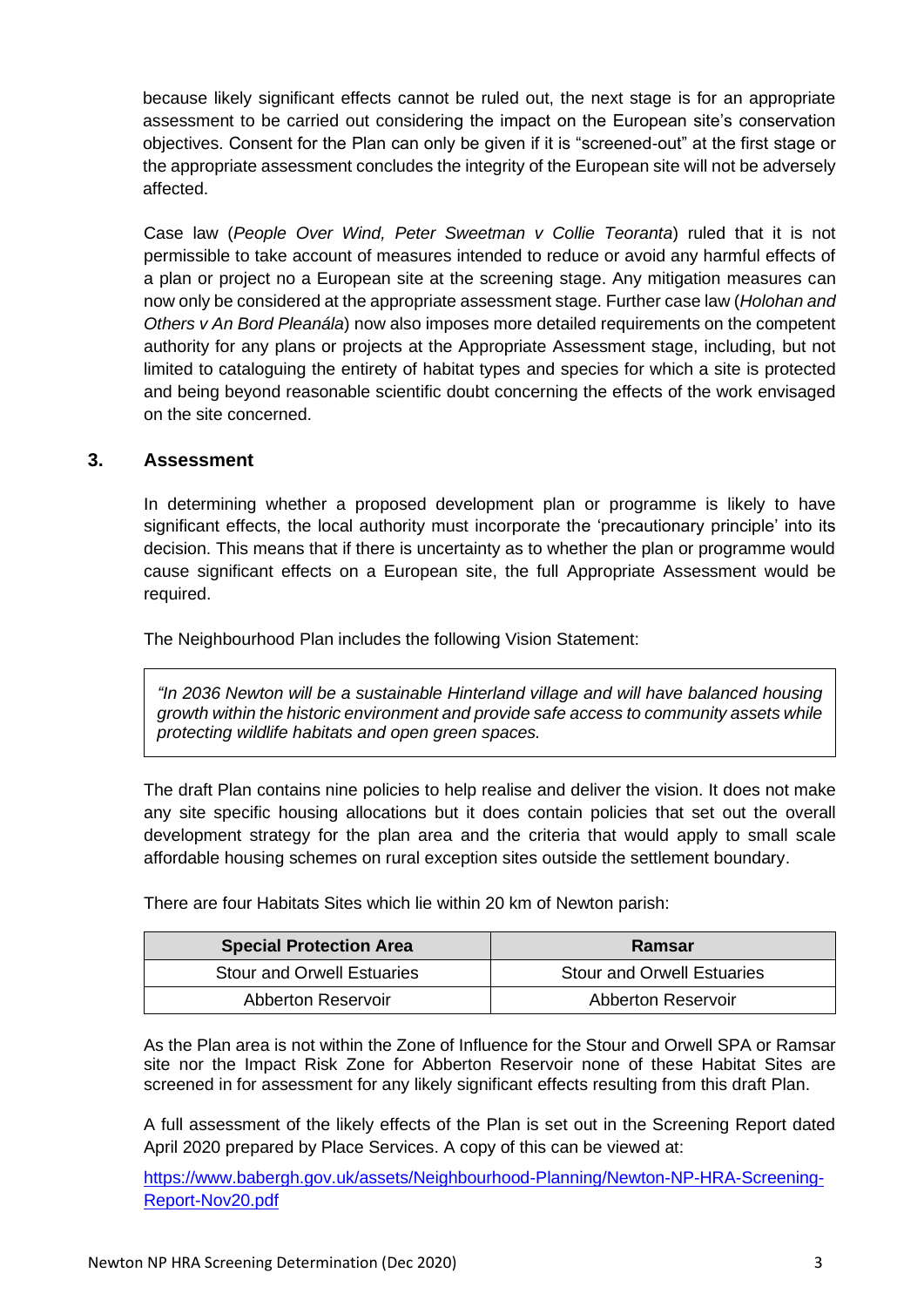The screening has been prepared in accordance with the Court judgment (CJEU People Over Wind v Coillte Teoranta C323/17) which ruled that mitigation measures cannot be taken into account when carrying out a screening assessment to determine whether a plan or project is likely to result in significant effects on a Habitats site.

#### **4. Screening Conclusion**

The Screening Report concluded that, subject to Natural England's review, the Newton Neighbourhood Plan Regulation 14 Pre-Submission Draft is not predicted to have any Likely Significant Effects on the Integrity of the Habitats Site in scope, either alone or in combination with other plans and projects.

Natural England have subsequently confirmed that they concur with the conclusion of the HRA Screening.

The requirement for the Plan to undertake further assessment under the Habitats Regulations 2017 is therefore '**screened out**.'

#### **5. Determination**

In the light of the Screening Report prepared by Place Services and the response from the statutory body it is determined that the Newton Neighbourhood Plan **does not require** further assessment under the Habitats and Species Regulations 2017 (as amended).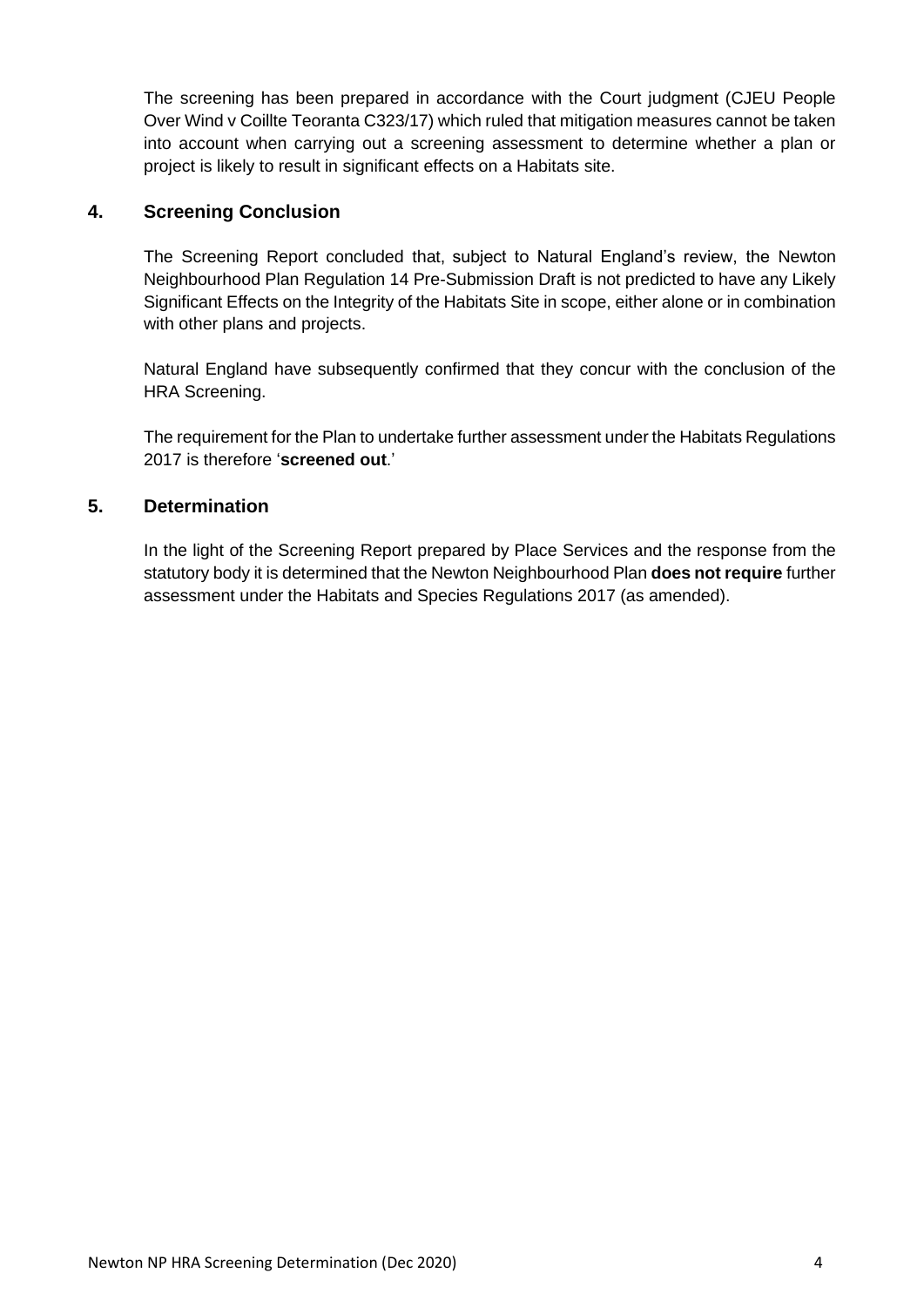**Appendix 1**

Date: 14 December 2020 Our ref: 335837 Your ref: Newton Neighbourhood Plan

**Paul Brvant** Neighbourhood Planning Officer Babergh & Mid Suffolk District Councils paul.bryant@baberghmidsuffolk.gov.uk

**BY EMAIL ONLY** 

Hornbeam House **Crewe Business Park Electra Wav** Crewe Cheshire CW1 6GJ

T 0300 060 3900

Dear Paul

#### **Newton Neighbourhood Plan SEA/HRA screening**

Thank you for your consultation on the above dated 01 December 2020 which was received by Natural England on 01 December 2020

Natural England is a non-departmental public body. Our statutory purpose is to ensure that the natural environment is conserved, enhanced, and managed for the benefit of present and future generations, thereby contributing to sustainable development.

**Screening Request: Strategic Environmental Assessment** 

It is our advice, on the basis of the material supplied with the consultation, that, in so far as our strategic environmental interests (including but not limited to statutory designated sites, landscapes and protected species, geology and soils) are concerned, that there are unlikely to be significant environmental effects from the proposed plan.

#### **Neighbourhood Plan**

Guidance on the assessment of Neighbourhood Plans, in light of the Environmental Assessment of Plans and Programmes Regulations 2004 (as amended), is contained within the [National Planning Practice Guidance.](https://www.gov.uk/guidance/strategic-environmental-assessment-and-sustainability-appraisal) The guidance highlights three triggers that may require the production of an SEA, for instance where:

- a neighbourhood plan allocates sites for development
- the neighbourhood area contains sensitive natural or heritage assets that may be affected by the proposals in the plan
- the neighbourhood plan may have significant environmental effects that have not already been considered and dealt with through a sustainability appraisal of the Local Plan.

We have checked our records and based on the information provided, we can confirm that in our view the proposals contained within the plan will not have significant effects on sensitive sites that Natural England has a statutory duty to protect.

We are not aware of significant populations of protected species which are likely to be affected by the policies / proposals within the plan. It remains the case, however, that the responsible authority should provide information supporting this screening decision, sufficient to assess whether protected species are likely to be affected.